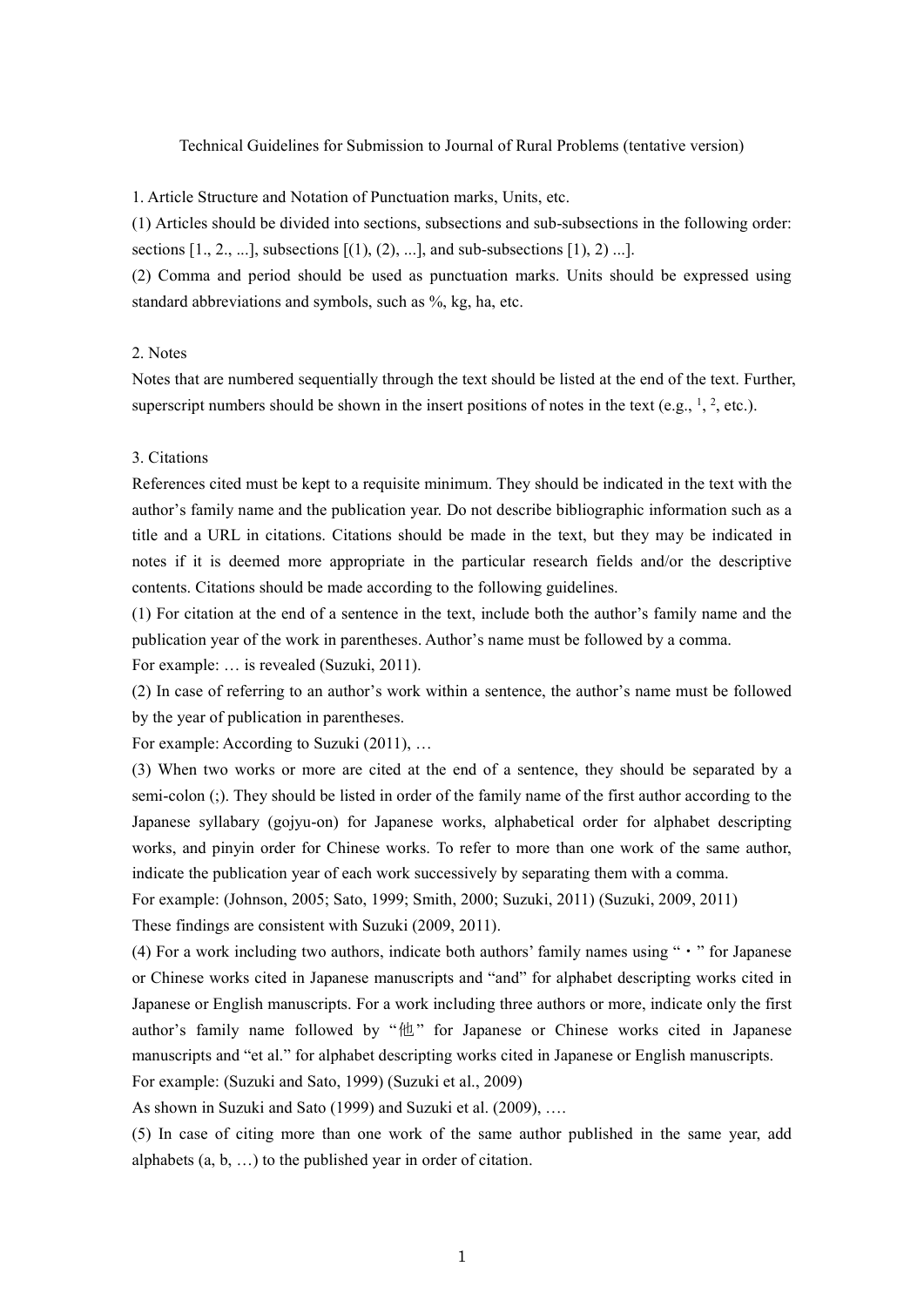For example: (Suzuki, 2000a, 2000b)

Suzuki (2000a, 2000b) proposed ….

(6) When citing a specific part of a work, indicate the page number(s) of the part after the publication year, inserting colon (:).

For example: (Suzuki and Sato, 2011: p. 10) (Sato et al., 2014: pp. 32-45)

As with Suzuki and Sato (2011: p. 10) and Sato et al. (2014: pp. 32-45), ….

(7) When multi-year works such as statistics are cited, both the years of beginning and ending should be indicated as publication years.

For example: (MAFF, 1995-2014a, 1995-2014b)

Data were collected from MAFF (1995-2014a, 1995-2014b).

4. List of References

All the works and materials cited should be listed at the end of manuscripts (after the endnotes) following the guidelines and examples shown below. Do not add any references that are not cited in manuscripts.

(1) Notation of References

(a) For Japanese Manuscripts

i) Works written in Japanese, Chinese, or European languages (which use the Latin alphabet; hereinafter referred to as "the alphabet") should be presented as they are written. However, simplified characters and traditional characters used in Chinese works should be replaced with kanji characters that can be typed in Japanese font.

ii) Works written in other languages using other characters should be presented in alphabetical notation. Provide its English title if there is an official English translation for the title. In contrast, if there is not an official English translation for the title, transliterate a title on the basis of the pronunciation in the original language into English letters and translate a title into English in parentheses. In any case, an original language name should be described in parentheses at the end of reference.

(b) For English Manuscripts

i) Works written in European languages (which use the alphabet) should be presented as they are written.

ii) For works written in other languages, provide the citation information using the similar manner shown in the section 4(a)ii).

(c) Others

i) Page number(s) of book in a reference list should be indicate when a book chapter is cited. When a specific part of book is cited, the page number(s) should be described in the citations according to the similar manner shown in the section  $3(6)$ , and should not be indicated in a reference list.

ii) DOI should be indicated at the end of a reference, when it is available online.

iii) In a reference list, all authors of works must be described. Do not omit after the second author using "他" or "et al.".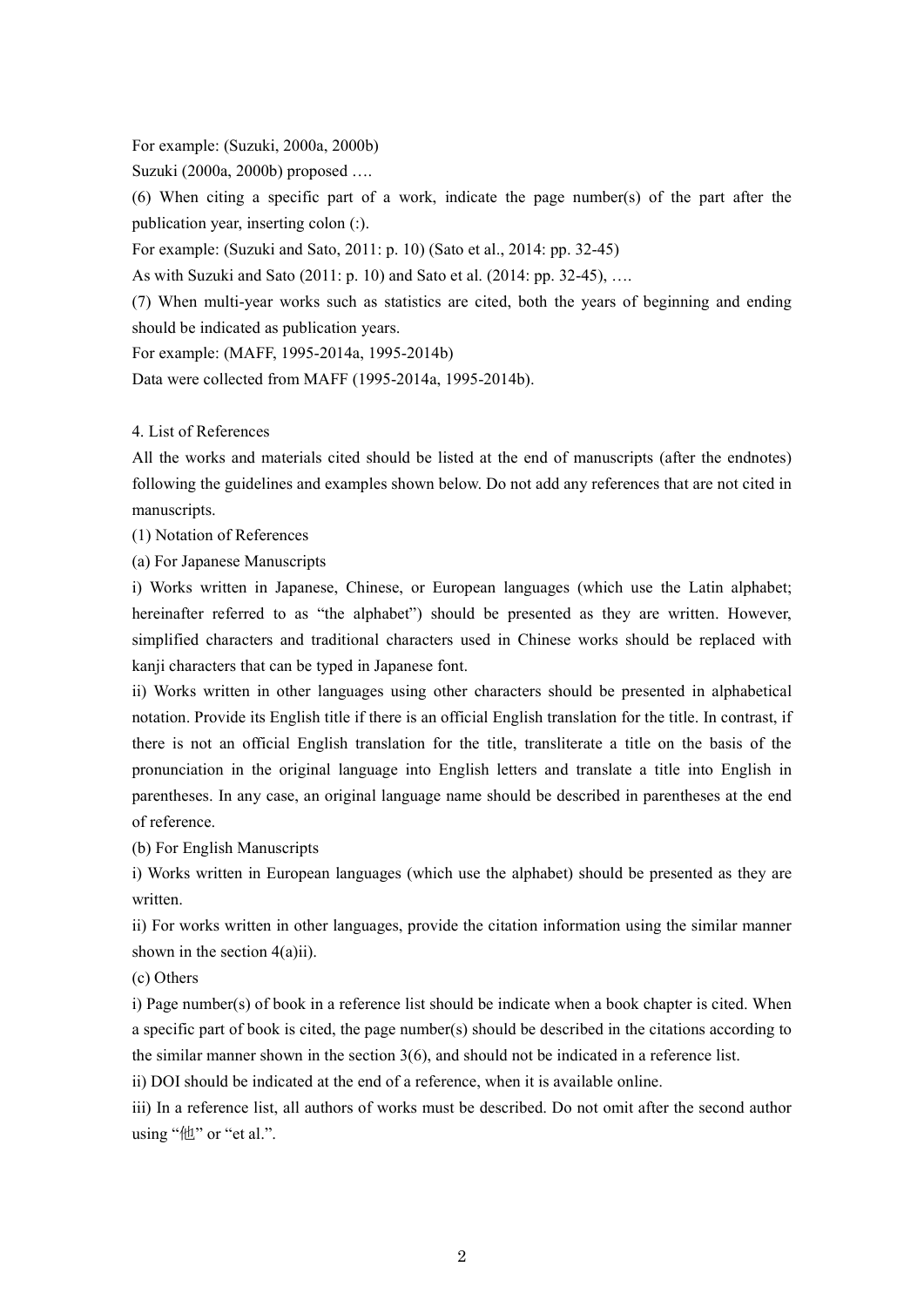(2) Author's Name

(a) For works written in Japanese or Chinese languages, provide the author's full name in Japanese manuscripts.

(b) For works written in the alphabet, names other than the family name should be indicated by initials.

(c) For works including multiple authors in Japanese or Chinese languages, the authors' names should be separated by " • " in Japanese manuscripts. However, " • " should be inserted between a surname and first/middle names, when author names are described in katakana. In this case, author names should be separated with ",". For works of two authors expressed in the alphabet, the authors' names should be connected by "and"; for works of more than two authors, separate the names of the authors with commas from the name of the first author until the name of the author before the last author and insert "and" before the name of the last author.

(3) Order in the Reference List

(a) For Japanese Manuscripts

If the cited works are written in different languages, they should be separately listed by language in order of Japanese works, alphabet descripting works, and Chinese works. Then, works in the same language should be listed in order of the family name of the first author according to the Japanese syllabary (gojyu-on) for Japanese works, alphabetical order for alphabet descripting works, and pinyin order for Chinese works.

(b) For English Manuscripts

Because all works cited are expressed in the alphabet, they do not need to be separately listed by language. References should be listed in alphabetical order on the basis of the first author's family name.

(c) In both Japanese and English manuscripts, works of the same author should be listed in order of the publication year, from the oldest to the newest. In case of citing more than one work of the same author published in the same year, add alphabets (a, b, …) to the published year in order of citation.

[Examples for English manuscripts]

Journal Articles

Author (Year) Article Title, *Journal Title* volume(issue): First page-Final page. DOI.

Hayami, Y., M. Kikuchi, and E. B. Marciano (1999) Middlemen and Peasants in Rice Marketing in the Philippines, *Agricultural Economics* 20(2): 79-93. https://doi.org/10.1016/S0169-5150(98)00082-6.

Wolf, C. A. and N. J. Widmar (2015) Can Insurance Provide the US Dairy Farm Safety Net? *Agricultural and Food Economics* 3(14): 1-13. https://doi.org/10.1186/s40100-015-0031-8.

Nakama, Y. and K. Uchida (2010) Ideas and Actual Conditions of Promotion Services for Home Living Improvement: A Case Study on Yamaguchi Prefecture, *Journal of Rural Problems* 46(1): 1-13. https://doi.org/10.7310/arfe.46.1 (in Japanese).

Books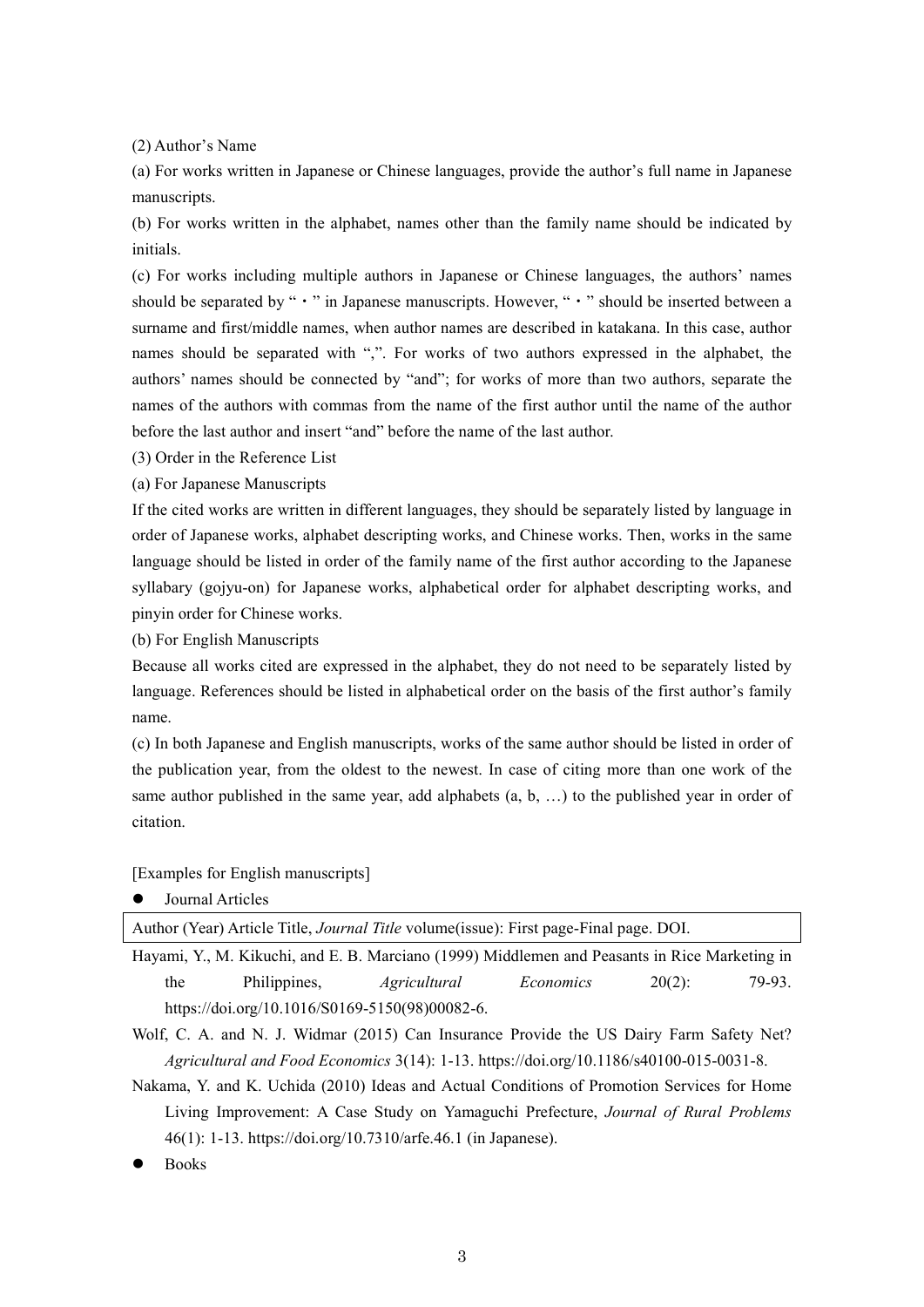Author or Editor, ed. (Year) *Book Title*, City Name: Publisher.

- Stern, N. (2007) *The Economics of Climate Change: The Stern Review*, Cambridge: Cambridge University Press.
- Gardner, B. L. and G. C. Rausser, eds. (2002) *Handbook of Agricultural Economics, Volume 2A: Agriculture and Its External Linkages*, Amsterdam: North-Holland.
- Book Chapters

Author (Year) Chapter Title, in Editor, ed., *Book Title*, City Name: Publisher, First page-Final page.

- Stiglitz, J. E. (1989) Rational Peasants, Efficient Institutions, and a Theory of Rural Organization: Methodological Remarks for Development Economics, in P. Bardhan, ed., *The Economic Theory of Agrarian Institutions*, Oxford: Oxford University Press, 18-29.
- **•** Discussion Papers and Working Papers

Author (Year) Manuscript Title, Manuscript Number, City Name: Publisher. URL.

- Lentz, E. C. and C. B. Barrett (2013) The Economics and Nutritional Impacts of Food Assistance Policies and Programs, ESA Working Paper No. 13-04, Rome: Food and Agriculture Organization of the United Nations. http://www.fao.org/fileadmin/templates/esa/Papers\_and\_documents/WP\_13-04\_Lentz\_Barrett .pdf.
- **•** Websites

Author (Year) Webpage Title, URL (accessed on Month Day, Year).

Ministry of Agriculture, Forestry and Fisheries of Japan (MAFF) (2017) Summary of the Annual Report on Food, Agriculture and Rural Areas in Japan (FY 2016), http://www.maff.go.jp/e/data/publish/attach/pdf/index-57.pdf (accessed on August 9, 2018).

Multi-Year Literatures

Author or Editor, ed. (First year-Final year) *Book Title*, City Name: Publisher.

- Ministry of Agriculture, Forestry and Fisheries of Japan (MAFF), ed. (1995-2014a) *Production Cost of Industrial Crops (1993-2012)*, Tokyo: Association of Agriculture and Forestry Statistics (in Japanese).
- Ministry of Agriculture, Forestry and Fisheries of Japan (MAFF), ed. (1995-2014b) *Production Cost of Rice, Wheat and Barley (1993-2012)*, Tokyo: Association of Agriculture and Forestry Statistics (in Japanese).

• Literatures Written by Organizations

- Organisation for Economic Co-operation and Development (OECD) (2008) *Multifunctionality in Agriculture: Evaluating the Degree of Jointness, Policy Implications*, Paris: OECD.
- Food and Agriculture Organization of the United Nations (FAO) (2018) FAOSTAT: Crops, http://www.fao.org/faostat/en/#data/QC (accessed on August 28, 2018).
- Literatures Written in Japanese Only
- Asami, A. (2015) *Nouson no Shinseido Keizaigaku: Ajia to Nippon (New Institutional Economics of Rural Economy: In Asia and Japan)*, Tokyo: Nippon Hyoron Sha (in Japanese).
- Ministry of Agriculture, Forestry and Fisheries of Japan (MAFF) (2016) Heisei 28 Nendo Keiei